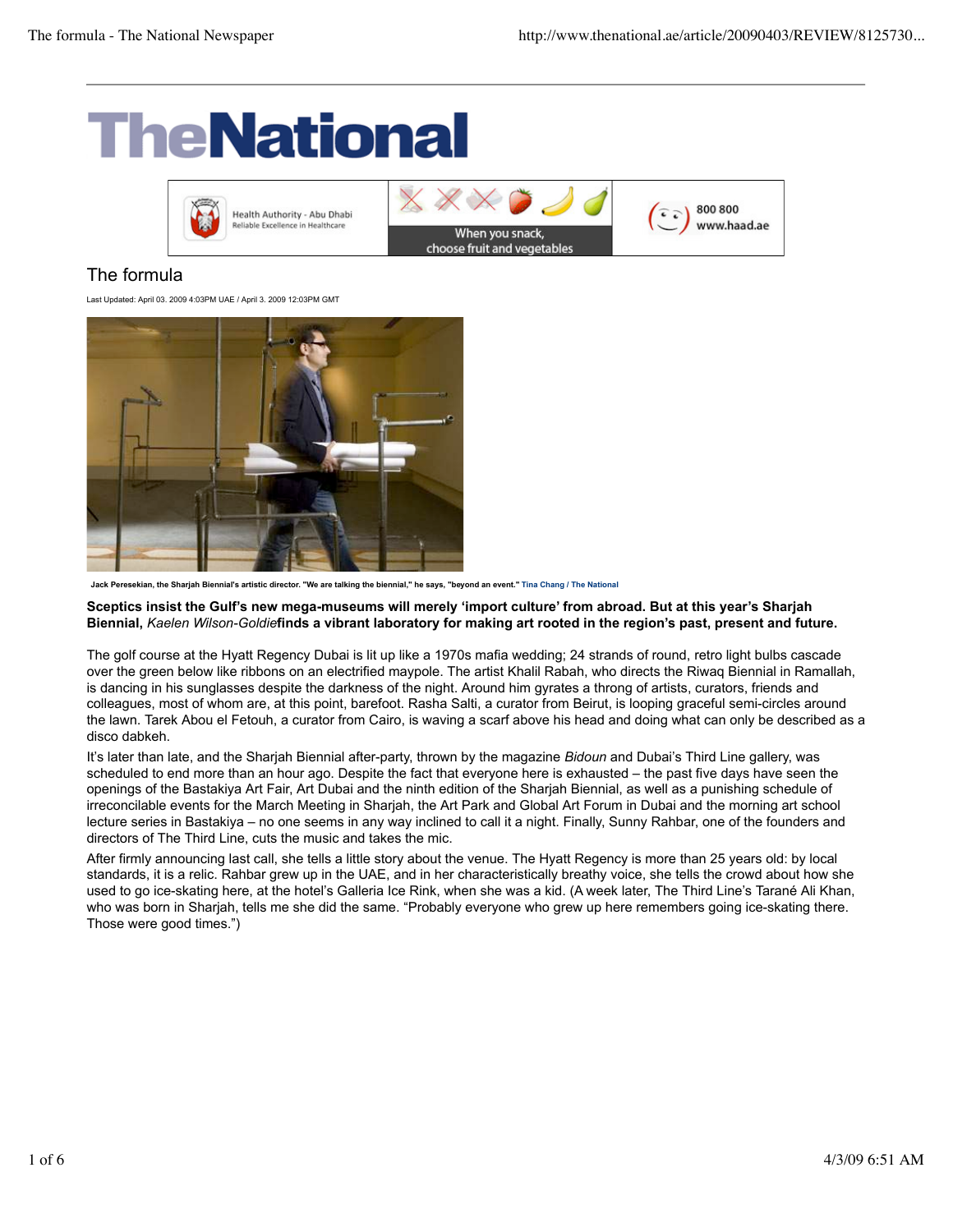

Rahbar is one in a crucial generation of cultural figures who have literally and figuratively come of age in the UAE. They include Lisa Farjam, the founder and editorin-chief of *Bidoun*; Murtaza Vali, a writer and art historian who describes Sharjah as evocatively as Luc Sante describes New York; Shehab Hamad, who seven years ago helped to establish the Dubai-based multimedia collective 9714 and likewise captures the city in colourful metaphors; Rami Farook, the owner of the design gallery Traffic; and Lamya Gargash, an artist whose gorgeous photographs of haunting Emirati interiors will represent the UAE in its first-ever national pavilion at the Venice Biennale in June. In many ways, these people are the core around which the local art scene coheres.

They are joined by medium- to long-term residents of the UAE, such as Tarek al Ghoussein, an artist who teaches at the American University of Sharjah and counts Gargash among his former students; Claudia Cellini, Rahbar's partner in The Third Line; Antonia Carver, who heads up *Bidoun's* special projects unit, and Jack

Persekian, the brain behind the Sharjah Biennial for three editions and counting. From there, the circle extends out to include those who have contributed their time and talent to cultivating and theorising cultural production in the UAE, including Tirdad Zolghadr, who co-organised the 2005 Sharjah Biennial and is now the curator of the UAE's Venice pavilion, and Shumon Basar, a writer, editor and curator who last year published a book on urban tabula rasa called *Cities from Zero* and is currently at work on a novel about Dubai.

The collective work of this generation, which is more or less the age of the UAE itself, gives the place depth and imagination, and more trenchantly, a past and a future, both of which are usually absent from the standard-issue stories on art in the Gulf. Nothing exemplifies this better than the work of Lamya Gargash: her *Presence* series, which was exhibited a year ago in the labyrinthine Bastakiya district, is a catalogue of derelict domestic spaces in Sharjah, Dubai and Ajman, each image capturing a room either abandoned or soon to be so.



A still from Nokolaj Bendix Skyum Larsen's video installation Rendezvous, for which Larsen filmed labourers in the UAE, then their families at home, primarily in the Indian state of Kerala. Courtesy of the **artist**

Her approach may be directly informed by the work of Bernd and Hilla Becher, who documented industrial structures on the verge of obsolescence. But Gargash's images also do something completely different: they register the past in a place that is presumed not to have one. They capture a world of intimate ruin, one that both beautifully and painfully contradicts the overbearing image of flash, futuristic Dubai. The dated decor, the discarded belongings, the remnants of family rituals and workday routines, all of these things mark the passage of time. In *Presence* and two other series of photographs – *Majlis* (currently on view in Sharjah) and Familial (an exploration of one-star hotels in the UAE that the artist is producing for Venice) – Gargash's strange, cluttered or emptied spaces hint at anonymous narratives, lived experiences and alternative histories.

Gargash's images are emblematic of the ways in which the real energy of the Emirati art scene is currently being generated from within – not by the fabulousness of art world celebs who occasionally parachute in, nor from the boundless ambitions of architectural plans that won't be realised for years, but rather by the serious and surprisingly poignant work that is quietly being done on the ground.

#### **\*\*\*\*\*\*\*\*\*\*\*\*\*\*\*\*\*\***

Art Dubai and the Sharjah Biennial, which coincided for the first time this year, have distinctly different identities: Art Dubai, established in 2007 as the Gulf Art Fair, is the art-world equivalent of a trade expo, where the real business is the buying and selling of product, and everything else is window-dressing. The Shariah Biennial, founded in 1993, is a resolutely non-commercial endeavour, committed to the exhibition of artworks without regard for their market value. The success of Art Dubai ultimately depends on the sales made during (and after) the event. Success for the biennial is more difficult to gauge, though the implications are potentially much greater – establishing foundations for the making and exhibiting of art in a country whose future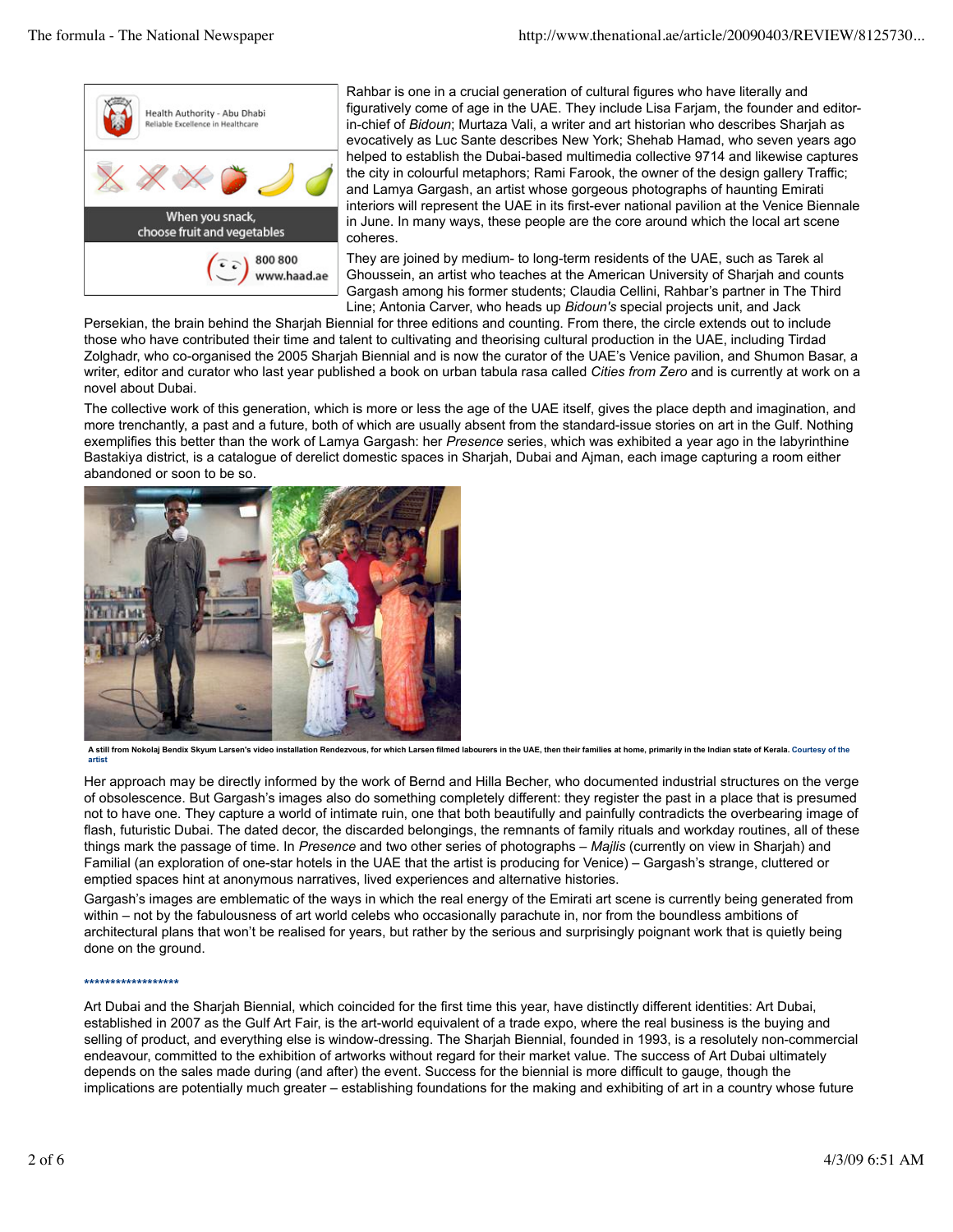plans for art institutions play an outsize role. Shumon Basar, writing in the magazine *Blueprint* after the last edition, credited the biennial for "its genuine attention to art as discourse – and not as theme park lookalike or celebrity flytrap. In a place where alternative social or political outlooks are difficult to find (or create), the Sharjah Biennial is an opportunity to smuggle in – under the aegis of art – unstable, contentious thinking."

Scheduling the two events side-by-side made for some obvious atmospheric contrasts, but it also created a fine social swirl. There were plenty of art-world aristocrats: Glenn Lowry, the director of the Museum of Modern Art, the New Museum of Contemporary Art's chief curator Richard Flood, the Tate's director, Nicholas Serota, Daniel Birnbaum of the Venice Biennale and the ubiquitous Hans Ulrich Obrist, of the Serpentine Gallery. There were super-collectors, power dealers and armies of staffers from major arts institutions whose business cards alone raised hopeful eyebrows. And there were significantly more artists – and independent curators, and academic researchers, and directors of small little-engines-that-could art spaces – than would have been the case at the fair alone. Both Art Dubai and the Sharjah Biennial substantially bolstered their parallel programmes this year, such that everyone without an assistant was tearing back and forth between the two cities, clutching tattered schedules in hand, trying to make it to all the lectures, debates, presentations, artists' talks, performances, concerts, video screenings and parties.

The first event this year was the opening of the Bastakiya Art Fair, a rusticated fringe event that lends edge and a certain architectural authenticity to the glitz and glamour of Art Dubai, celebrating an ethic of openness against the steep hierarchies of access that continue to characterise the more mainstream fair. The opening had the feel of an eclectic class reunion. This was primarily due to the second iteration of the March Meeting, an initiative that Jack Persekian launched last year to nurture collaboration and the exchange of ideas among arts organisations in the Middle East. The list of participants in this year's March Meeting was a veritable who's who of culture brokers in the region, however elastically it may be defined.

To bring all of these people together was to materialise a network that has been in place for nearly a decade. And in that sense it really was a reunion, gathering in one place the entire cast of characters who have helped to build the independent art scenes in cities such as Tangier (Yto Barrada of the Cinémathèque de Tanger), Cairo (William Wells of the Townhouse Gallery), Beirut (Christine Tohme of Ashkal Alwan, Lamia Joreige of the Beirut Art Center, Rasha Salti of Arte East, Zeina Arida of the Arab Image Foundation) and Amman (Suha Shoman and Ala' Younis of Darat al Funun). These organisations – hyper-flexible and adaptive – may be unseen or illegible to anyone looking for the kind of cultural infrastructures that have been established in cities such as London or New York, or anticipating the massive museum projects being planned for Abu Dhabi or Doha. But they are of critical importance in terms of creating alternative models for the production and presentation of new work, pushing contemporary art into new areas of experimentation and innovation, and supporting artists and audiences alike.

## **\*\*\*\*\*\*\*\*\*\*\*\*\*\*\*\*\*\***

Still, to speak of the contemporary art scene in the Middle East as if it were one, or as if the region itself were a monolith, has become increasingly problematic and untenable of late, particularly as outside interest in the field has so markedly increased, and even more so in the UAE, where it is possible to imagine more complex exchanges among artists of Arab, Iranian, African and South Asian origin. Some, such as Christine Tohme, prefer to speak of contemporary art itself as the territory, the terrain, in which one lives and works. Others prefer to map out the art scene as a constellation of cities rather than nation states, or as a dense tissue in which many different cultural nodes are lodged.

But the standard line on arts projects in the Gulf – repeated in countless stories that have been published and broadcast in the last five years – is that culture is being imported from elsewhere or starting from scratch. Always, these stories assert that a hundred years ago, the cities of the Gulf were mere villages, sleepy hamlets or quiet ports. Always, the implication is that these are blank slates, drained of a history and devoid of a past, on which fantasies of a dreamtime future are being projected. But this particular narrative is as much an artificial construction as any urban skyline.

The UAE does not have the tumultuous history of Beirut, Cairo, Tehran, Mumbai, Lahore or Dhaka – but it does have a history, and with it material and experience, aesthetic sensibilities, architectural typologies and myriad frictions of a political, social, and economic nature. In other words, it has an assortment of creative sparks. It also functions as a site of intersecting trade routes, and in terms of contemporary art, as a gathering point for dramatically divergent points of view. True, several enormous art projects are slowly coming into being in the Gulf – new museums and cultural authorities being established in Abu Dhabi, Dubai and Doha, for example – but too often the conversation concentrates on what will be instead of what is and what has been.

"These cities are new," says Shehab Hamad, who was born and raised in Dubai. "So the blank slate idea captures a certain truth. Dubai and the Gulf have been a blank slate. It's time to start wearing that term as a badge of honour. But Dubai's role in all of this is what it has always been. A trading port. A hub. An exchange. The explosion of commercial art spaces couldn't have happened anywhere else in the region. But Dubai couldn't have happened without the less-commercial groundwork that has been put in place in Tehran, Beirut and Cairo, or in the absence of Doha's and Abu Dhabi's massive macro-cultural strategies, or, more fundamentally, had the credit and oil-price boom not happened. Dubai is a participative city. It belongs at any given time to those actively engaged with it."

A question frequently aired – most prominently in a discussion at this year's Global Arts Forum, Art Dubai's beachside, tent-bound think tank – is the relationship between the Gulf's ambitious new arts initiatives and the region's existing network of alternative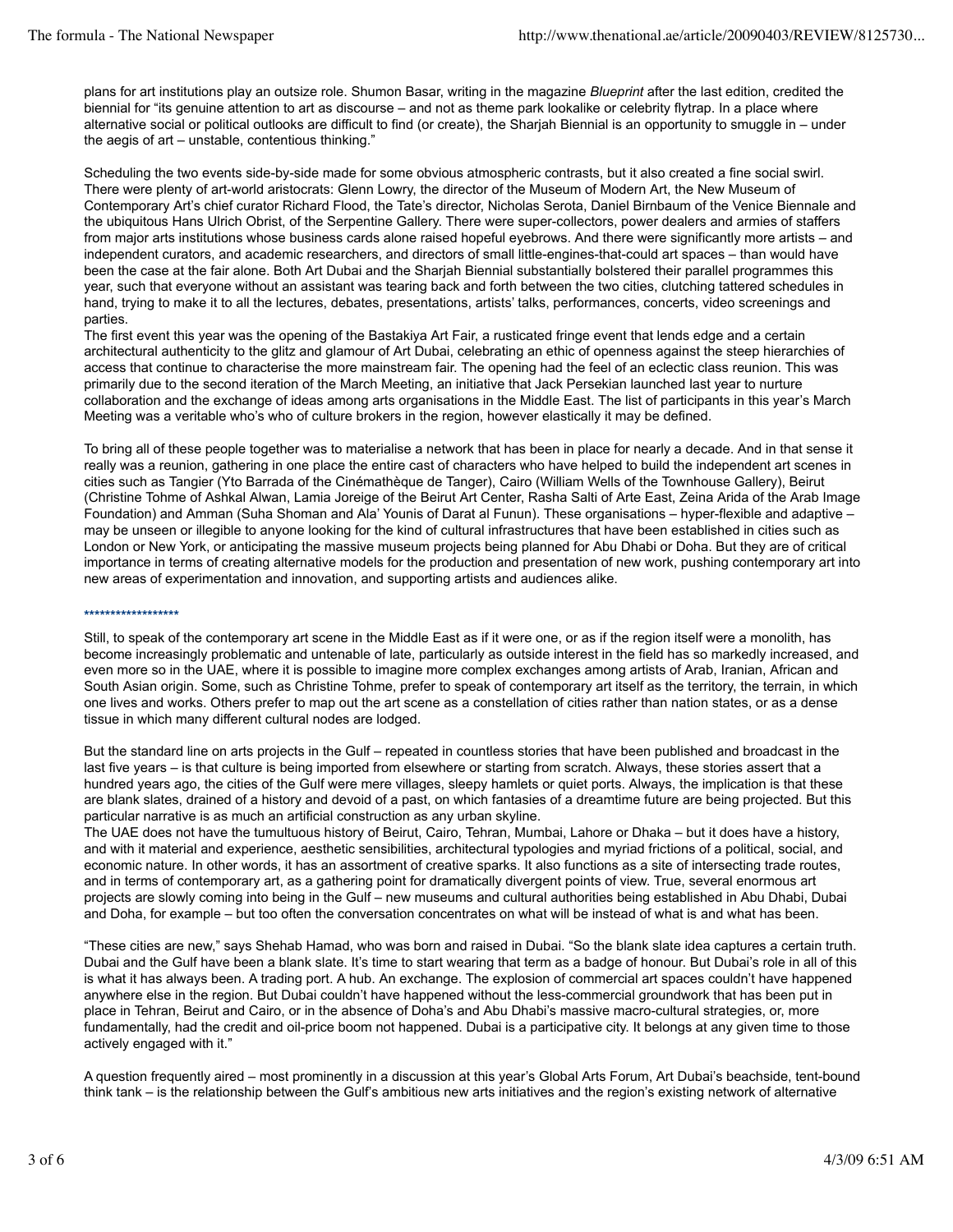infrastructures. Are the new mega-projects drawing on the expertise already present elsewhere in the region? And are they learning from the pioneering work already done by smaller organisations rooted in the Middle East? These are important, open-ended questions whose answers will give shape to the museums soon to rise on Saadiyat Island. But here it is instructive to turn to the biennial experience in Sharjah, which has brilliantly incorporated the vitality of the region and planted it deeply on Gulf shores – and in the process, in its current incarnation, finally come into its own.

## **\*\*\*\*\*\*\*\*\*\*\*\*\*\*\*\*\*\***

"More than 80 per cent of the works were created for the exhibition. That's why you see works here that you've never seen before." Isabel Carlos, the Portuguese curator responsible for *Provisions for the Future*, the main component of Sharjah Biennial 9, is speaking to journalists on the first floor of the Sharjah Art Museum. Today is the day of the press preview. Carlos assumes her audience is international, and populated by some of those sad weathered souls who drag themselves around the world attending a barrage of different biennials only to end up seeing the same art everywhere.

Funding the production of a remarkably high number of new commissions has become the Sharjah Biennial's key point of distinction in an over-crowded and ever-expanding field of far-flung global art events.

Before the Christie's auctions of modern and contemporary Arab and Iranian art in Emirates Towers, before the creation of Art Dubai, before the announcements about the Louvre and the Guggenheim in Abu Dhabi, Sharjah was the undisputed champion of culture in the UAE. When *Bidoun* did its Emirates Now issue in 2005, Sharjah had six museums where the rest had one or none. The ruler of Sharjah, Dr Sheikh Sultan Bin Mohammed Al Qasimi, is renowned for his commitment to the arts, and he is said to be a playwright, too. The artist Hassan Sharif, widely known as the godfather of the Emirati art scene and the homespun hero of performance art, founded the Emirates Fine Art Society in Sharjah in 1980. The Sharjah Biennial was established in 1993.

The Sharjah Art Museum opened in 1995, and it is now adjoined by the Sharjah Contemporary Arab Art Museum (together they have terribly cute acronyms: SAM and SCAAM). In 1998, Unesco named Sharjah the cultural capital of the Arab world. Four years after that, however, Dr Sheikh Sultan's daughter, Sheikha Hoor Al Qasimi, returned home from art school in London and sharply criticised the traditional orientation of the Sharjah Biennial. As the story goes, her father told her to do something about it, and so she took over as the director of the event. The sixth edition, organised by Sheikha Hoor and the British curator Peter Lewis in 2003, was dramatically different from the previous five. With 117 artists from all over the world, including Christo and William Kentridge (who won the biennial's top prize), it was notably more critical and cutting-edge. With serious organisational glitches and eleventh-hour censorship of political and sexual material, Sharjah 6 was far from perfect. But it marked the opening of a door that has not been closed since.

Jack Persekian, a Palestinian curator of Armenian descent whose roots in Jerusalem reach back for centuries and who founded the Anadiel Gallery and the Mamal Foundation for Contemporary Art, joined the Sharjah Biennial for its seventh edition, in 2005, after an earlier curatorial team was dismissed. He had only six months to prepare. He brought Tirdad Zolghadr and the artist Ken Lum on board and together they curated a remarkably tidy biennial, ordered around the theme of *Belonging*.

The exhibition opened in the Sharjah Expo Center, a structure the size of an aeroplane hanger, with Emily Jacir's poignant sculpture of a circular baggage claims conveyor belt, and closed at the end of a ramp-like corridor in the Sharjah Art Museum with Zoe Leonard's equally evocative installation of 42 vintage suitcases arranged in a long line like lost luggage. Those two works enclosed the show in a kind of echo chamber that allowed a succession of graceful, poetic works to resonate. Accompanied by a tough-minded symposium organised by Zolghadr, for which some of the more probing thinkers in the art world came together to interrogate the format of the boilerplate biennial, Sharjah 7 was the epitome of a well-made exhibition. For that edition, the biennial also commissioned no less than 20 new works, in many cases inviting local, regional and international artists to come and spend time in Sharjah to research and produce their projects. At the time, the biennial seemed on the brink of transforming itself into a laboratory or think tank for artistic and intellectual inquiry, offering artists the two things they crave most: funding and time. To a certain extent, Sharjah 8 continued in this direction and commissioned an even higher number of new works. It also made good on a promise left unfulfilled by the previous edition, installing numerous projects in public spaces in and around the city. But at the same time, it suffered from serious curatorial strain. With Persekian upgraded to artistic director, a team of curators awkwardly jammed 79 artists and artists' collectives into an event entitled *Still Life: Art, Ecology and the Politics of Change*. It was informally dubbed the "green" biennial, but not ironically enough. The event gave rise to several specifically memorable works, including the collective e-Xplo's sound installation *I Love to You: Workers' Voices in the UAE*, which consisted of field recordings that sensitively documented the precarious predicament of migrant workers in the region. But in general, the biennial was messy and overburdened by a theme too contradictory to contain.

After Sharjah 8, Persekian announced a major change in tack for Sharjah 9. Instead of the usual curatorial process – devising a theme, creating a wish-list of artists sensitive to the theme and then selecting existing works or soliciting new works addressing the theme – the biennial would put out an open invitation for artists and non-artists alike to propose ideas for new projects unfettered by any theme. At the time, Persekian said, in effect, that the biennial had already established itself as a platform for contemporary art in the Arab world (so it no longer needed a geographical focus), and that after two editions in Sharjah, along with countless other curatorial endeavours, he had also completely exhausted his contacts (and was running the risk of putting on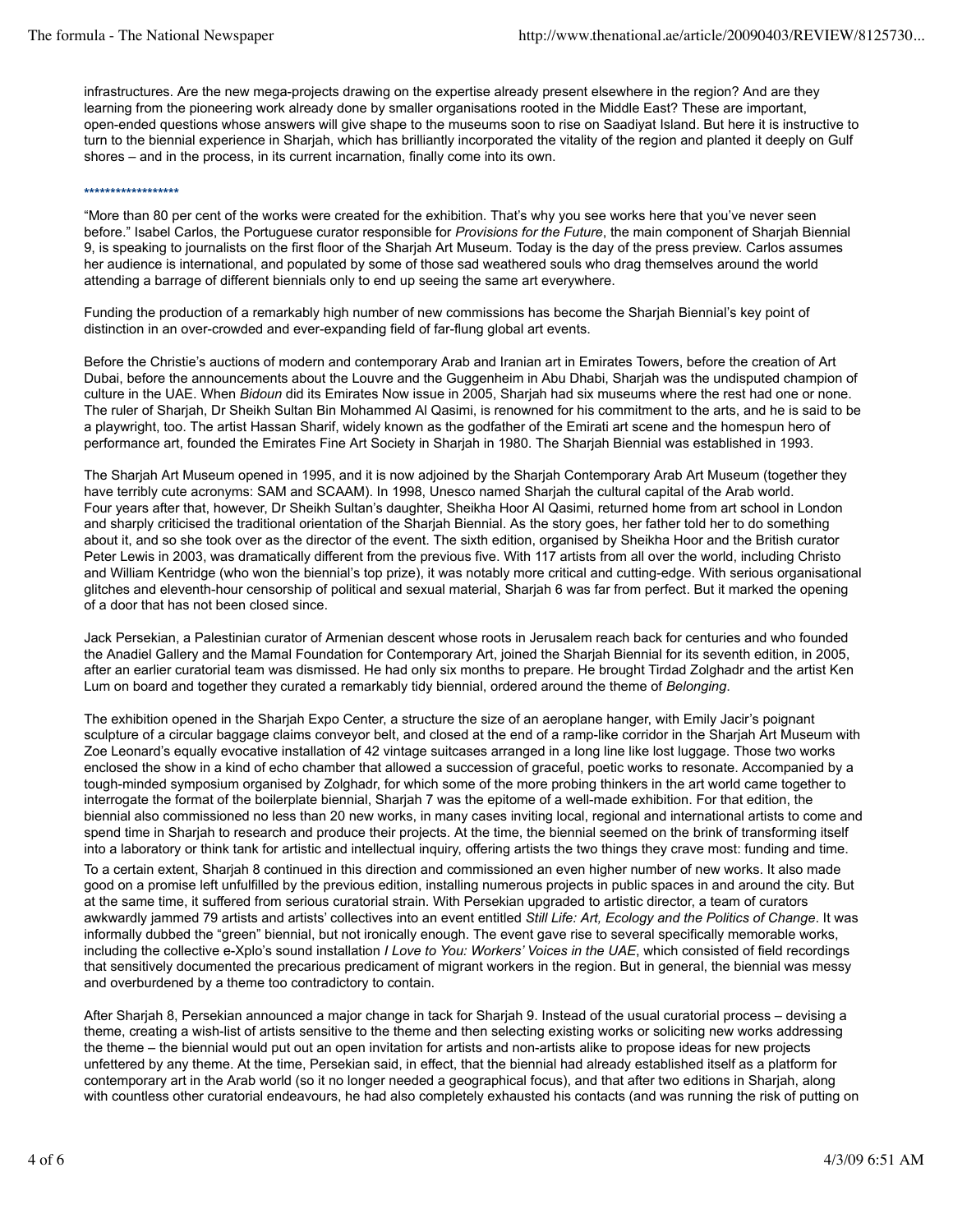a biennial that recycled the same names). It was time for something new, and time to cast a wider net, and so the Sharjah Biennial's production programme was born.

Some observers thought the idea was a disaster, and that it would lead to a populist, mediocre biennial chock-a-block with boring Sunday painters. Others thought it a revolutionary shakedown of the biennial format that would produce an unprecedented, radically democratic platform for contemporary art. Most assumed that it was in any case a curatorial experiment that would be conducted without curators in the conventional sense. In early 2008, the biennial issued the open call and staggered four deadlines throughout the year.

Back at the press conference for the preview, where virtually no one asks any questions after the curators have their say, Persekian admits that the production programme was a harrowingly bumpy ride. "At a certain point, we had to stop it because we realised the production programme needs an entire infrastructure of its own. We became totally overwhelmed. So now we will have a series of internal discussions to see if the production programme can be set up to run independently. This is not a work with a beginning or an end. It is a work that needs to be fine-tuned. Mechanisms and systems need to be put in place to support it."

From a pool of about 500 submissions, the biennial selected 30, and then added on to build the exhibition and a performance programme from there. *Provisions for the Future*, curated by Carlos, features the work of some 60 artists based in nearly as many cities, from Boston to Bangalore, Caracas to Cairo, Düsseldorf to Dubai. Past of the Coming Days, curated by Tarek Abou el Fetou, which ran March 16-25, included nearly 30 equally international performances, film and video screenings, lectures, sound experiments and an elaborate courtyard luncheon doubling as a live installation. This time around, the biennial ditched the idea of locating itself only in the Sharjah Expo Center and the Sharjah Art Museum and instead transformed the arts and heritage areas – and the old Sharjah port between them – into a kind of living, breathing exhibition space, such that the biennial is now entirely fluid with the urban fabric of the city itself. One project, by Maider López, consists of a football field and a fountain for potable water, both of which are being used by area residents; another, by a group of Mumbai-based artists and thinkers known as CAMP, created a nightly radio broadcast from the Sharjah port. Combined with a book on dhow trade between India, the UAE and the semi-state entities that currently constitute Somalia, it was the smartest, and sweetest, contemporary art project I've encountered in years. It also deservedly won the biennial's grand prize. All things considered, this is both the strongest and the most intimate edition of the Sharjah Biennial to date.

"We are taking the biennial beyond being an event," says Persekian. "It's not only an exhibition but a place, an organisation, an entity that is part and parcel of the development of society. We are not really concerned with the product. We are concerned with the process. This is about making art. It's not about the showcase.

"The beauty of the production programme is that we produce the works but we do not own them. They belong to the artists. The whole point of supporting artists is not to take the works back from them." And therein lies the model – the alternative infrastructure for the production and presentation of new work – that the Sharjah Biennial is offering for anyone who might find it instructive. It hasn't been bought or borrowed from somewhere else but developed in the UAE's own backyard. The biennial has firmly established itself as a laboratory, and it has also positioned itself as an incubator, a place where contemporary art practice can be tested out and developed and, most critically, supported without market pressure. In 2005, it looked as though Sharjah's laboratory would be located in a vacuum. This year, it seems more truly knitted into the city and tied to its context. It also seems like a valuable platform for an art scene that could use an element of consistency in the here and now. If the production programme becomes an independent entity, local practitioners stand to benefit as much, and perhaps even more so, than their counterparts elsewhere in the world. When asked about the Emirati art scene in relation to other cities in the region, during a talk with journalists on the UAE's Venice pavilion, curator Tirdad Zolghadr said: "What's different here is that there is very little infrastructure. Artists need production grants. They need schools. They need places to hang out." The Sharjah Biennial, if it becomes the place, entity and organisation that Jack Persekian wants it to be, may actually meet those needs.

#### **\*\*\*\*\*\*\*\*\*\*\*\*\*\*\*\*\*\***

Like Lamya Gargash's photographic work, the real charm of Sharjah 9 lies in its tender treatment of time and place. It is no accident that the titles of both the exhibition and the performance programme engage more than ever before with the tactile realities of living and working in Sharjah now. Like the UAE's young generation of cultural figures, the biennial looks to the past for the sake of the future rather than bulldozing ahead from the false premise of a blank slate.

The curator Tarek Abou el Fetouh's programme for Past of the Coming Days*, for example, made excellent use of the art spaces that have been operating in Sharjah for years and even decades. "When I came here for the first time to start my research," he says, "I walked around the arts area and I was super impressed by the number of organisations. There are 20 theatre groups in the Emirates, and most of them are in Sharjah. There are many arts and cultural practices that already exist here. The programme wouldn't have happened without using as a starting point the cultural landscape that already exists here."*

*Adding to that is the biennial's residency programme, which this year hosted the sound artist Tarek Atoui. Back in 2005, the Danish artist Nikolaj Bendix Skyum Larsen was one of Sharjah's first artists in residence. "I lived in the city's downtown area," he says, "and when I walked around in the evenings, I noticed how nearly everyone in the streets was young South Asian men. I*